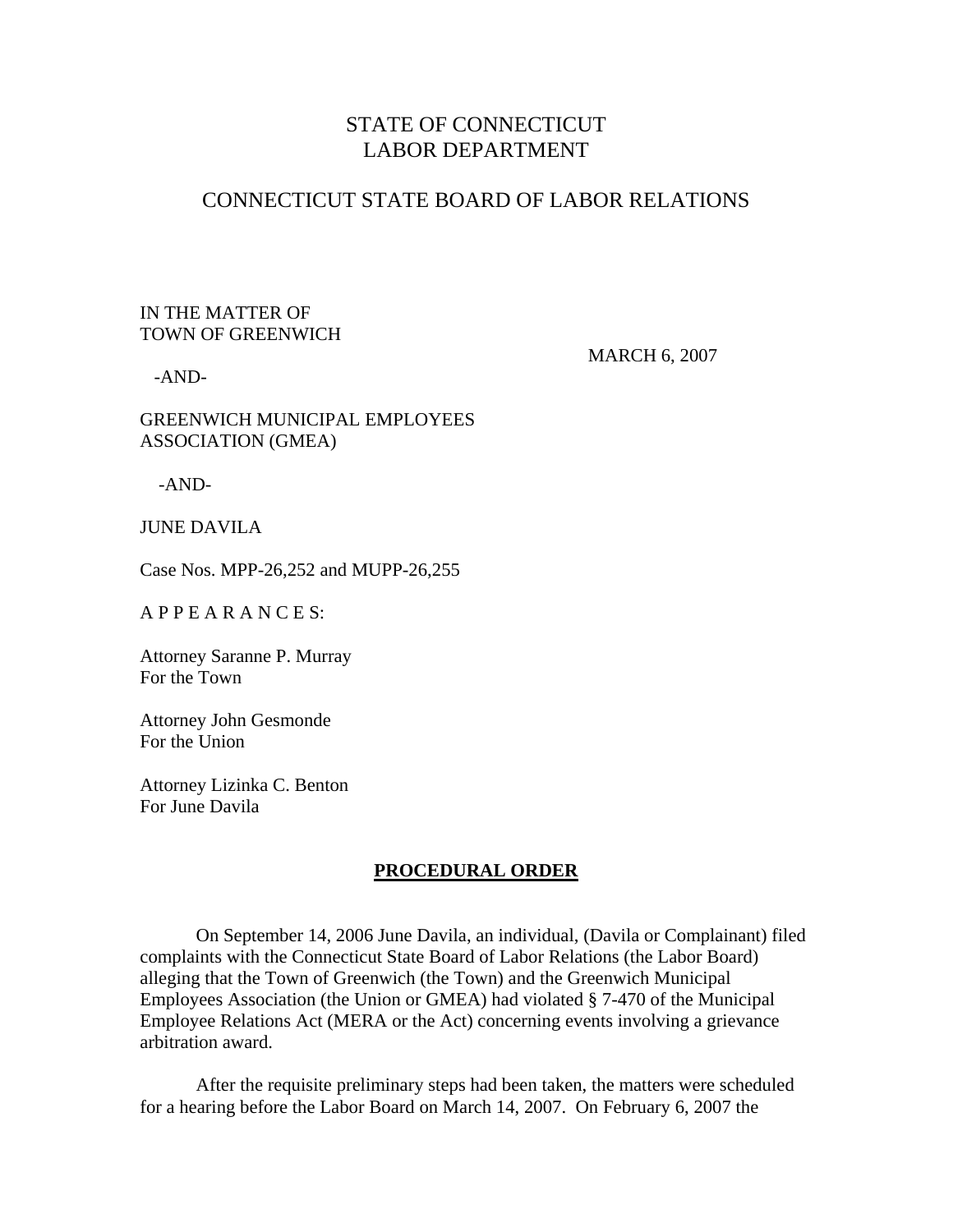Complainant filed a Motion to Order Deposition seeking to depose an individual residing in the State of Florida. The Town and the Union object to the Motion. Having considered the arguments of the parties, we issue the following order.

### **ORDER**

 By virtue of and pursuant to the powers vested in the Connecticut State Board of Labor Relations, it is hereby **ORDERED**:

- 1. Ruling on the Motion to Order Deposition is reserved;
- 2. The parties shall appear for the hearing before the Labor Board on March 14, 2007 prepared to present testimony and evidence.

### CONNECTICUT STATE BOARD OF LABOR RELATIONS

 John W. Moore, Jr. John W. Moore, Jr. Chairman

 Patricia V. Low Patricia V. Low Board Member

 Wendella A. Battey Wendella A. Battey Board Member